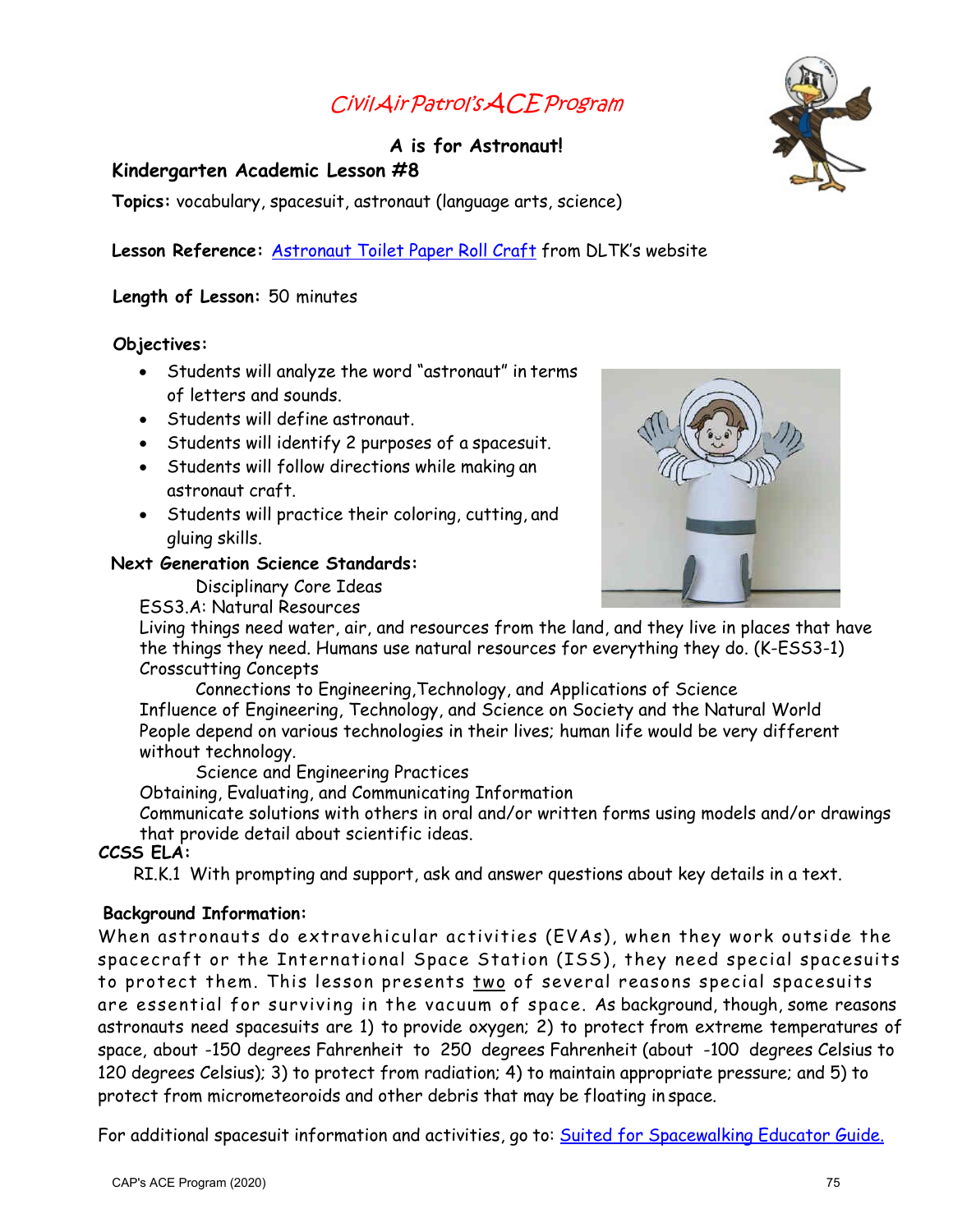#### **Materials:**

- picture of astronauts (included)
- toilet paper tubes (one per student)
- astronaut patterns (one per student)
- scissors
	- crayons
	- glue or glue sticks

# **Lesson Presentation:**

- 1. Tell students that you have a mystery word to share with them. Write the word "astronaut" on the board. Ask students to count how many letters there are in the word. Ask students to name any letters that appear more than once. (a and t) Have students say each letter as you point to it starting with the letter "a" at the beginning of the word and ending with the letter "t" at the end of the word. Have students sound out each letter of the word as you point to it. Ask students if they have any idea what this mystery word is.
- 2. Confirm or reveal that the pronunciation of the word is astronaut. Ask students if they know what an astronaut is. Confirm that it is the name given to American people who go far past the Earth's sky, and out into space. (If students are unfamiliar with the term "space," explain that it is a huge place past Earth's sky that we cannot see from the ground, or even in an airplane. Our planet, Earth, is one of many planets that are out in space. Show a picture of the solar system. Tell students that if they could launch in a rocket and keep going up, up, up, they would be in space.) Confirm that we call American people who go into space "astronauts."
- 3. Show students the pictures (page 78) of an astronaut in the orbiter and working out in space. Ask students to describe what they see in the pictures. Why do students think that the astronaut who is outside the orbiter is wearing a big, bulky spacesuit? Help students understand 2 reasons why astronauts wear a big spacesuit when they are working outside their spaceship (doing an extravehicular activity- and EVA).
	- a. There is no air in space. Astronauts wear a spacesuit that contains air for them to breathe. The air supply is located in the astronaut's backpack attached to the spacesuit.
	- b. Also, the temperature in space is not like it is here on Earth. If astronauts did not have on a spacesuit, they would freeze in the shadow of the sun because it is very, very cold in the darkness of space. If they were in the sunlight, they would burn to a crisp because the temperature in the sunlight of space is very, very hot!!! Spacesuits help keep the temperature inside the spacesuit just right so the astronauts are comfortable – not too hot and not too cold.

Tell students that they will make an astronaut craft today.

4. Distribute a toilet paper tube and pattern to each student and help them complete the astronaut craft instructions.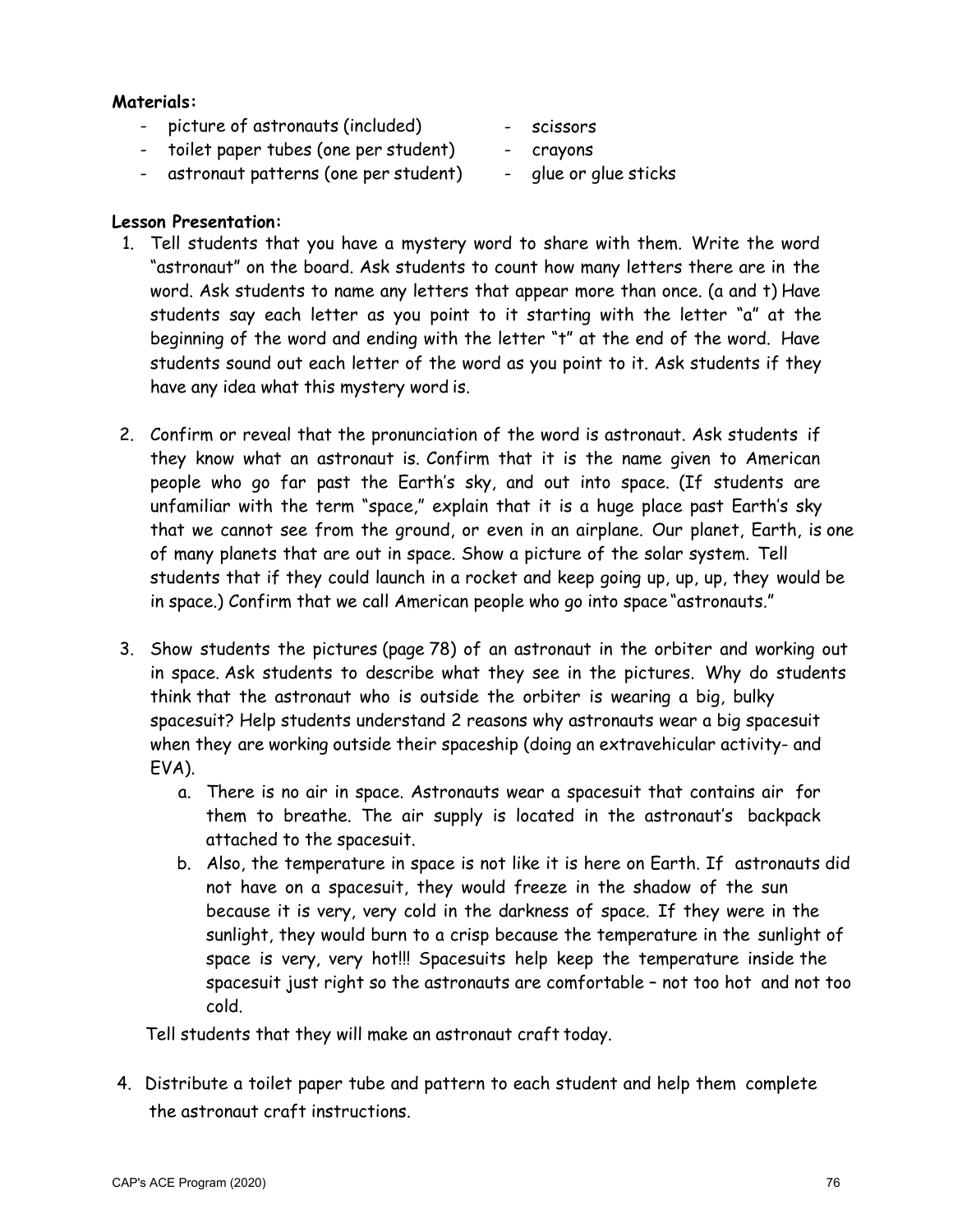## **ASTRONAUT CRAFT INSTRUCTIONS**

- 1) Color the parts of the spacesuit.
- 2) Cut out the template pieces.
- 3) Glue the large rectangular piece on first to cover the tube.
- 4) Glue the thin strip around the middle as a belt.
- 5) Glue the oxygen tank onto the back.
- 6) Glue on the head, arms, and boots.

#### **Summarization:**

Ask a student volunteer to explain what an astronaut is. Pick two students to share a reason why astronauts must wear a special spacesuit when they are out of their spaceship working in space.

**Character Connection:** Tell students that before people became astronauts, they had to go to school, just like the students in the room. The future astronauts tried hard to do a good job and make good grades. They had to eat right, exercise, and get plenty of rest. They did all the things that the students are supposed to be doing right now. Only people who work hard and who can work well with others can become astronauts. Express that even if the students don't think they want to be an astronaut, when they see pictures of an astronaut, it should remind them of working hard and working well with others. That's the right thing to do. Encourage students to always do their best and get along with others. Express that you hope their astronaut craft will help them remember the interesting things they learned today about astronauts and spacesuits. Erase the mystery word and see if students can help spell the word astronaut again. Congratulate them on a job well done.

#### **Assessment:**

- teacher observation
- student answers to class discussion questions
- [completed astronaut craft](https://www.nasa.gov/audience/forstudents/k-4/playandlearn/dress-me-for-space.html)

#### **Additional activity ideas to enrich and extend the primary lesson (optional):**

- Allow students to dress an online figure as an astronaut at NASA: Dress Me for Space.
- Tell students that just like astronauts wear a special spacesuit to keep them safe, students must wear special clothing too sometimes. Ask them what kind of special clothing they might wear and why. (When they ride their bicycle, they should `have a helmet. When they are outside at night, they should have something bright on them or something that reflects light so that they can be seen. In the winter time, they may need to wear heavy coats, gloves or toboggans. They might wear goggles to protect their eyes in the pool. They might wear a raincoat to keep them from getting wet in the rain. People on earth where special clothes too!)
- Allow students to color the "A is for astronaut" picture.
- For an alternate [coloring page by](https://docs.google.com/document/d/1PoDYJxXaZUaPP8PsZI6IaLsmwozhzxSxpe8dEN_xkbQ/view) a former ACE student.
- For a quick explanation watch ["Spacesuits."](https://youtu.be/v01F3YnUuZU)

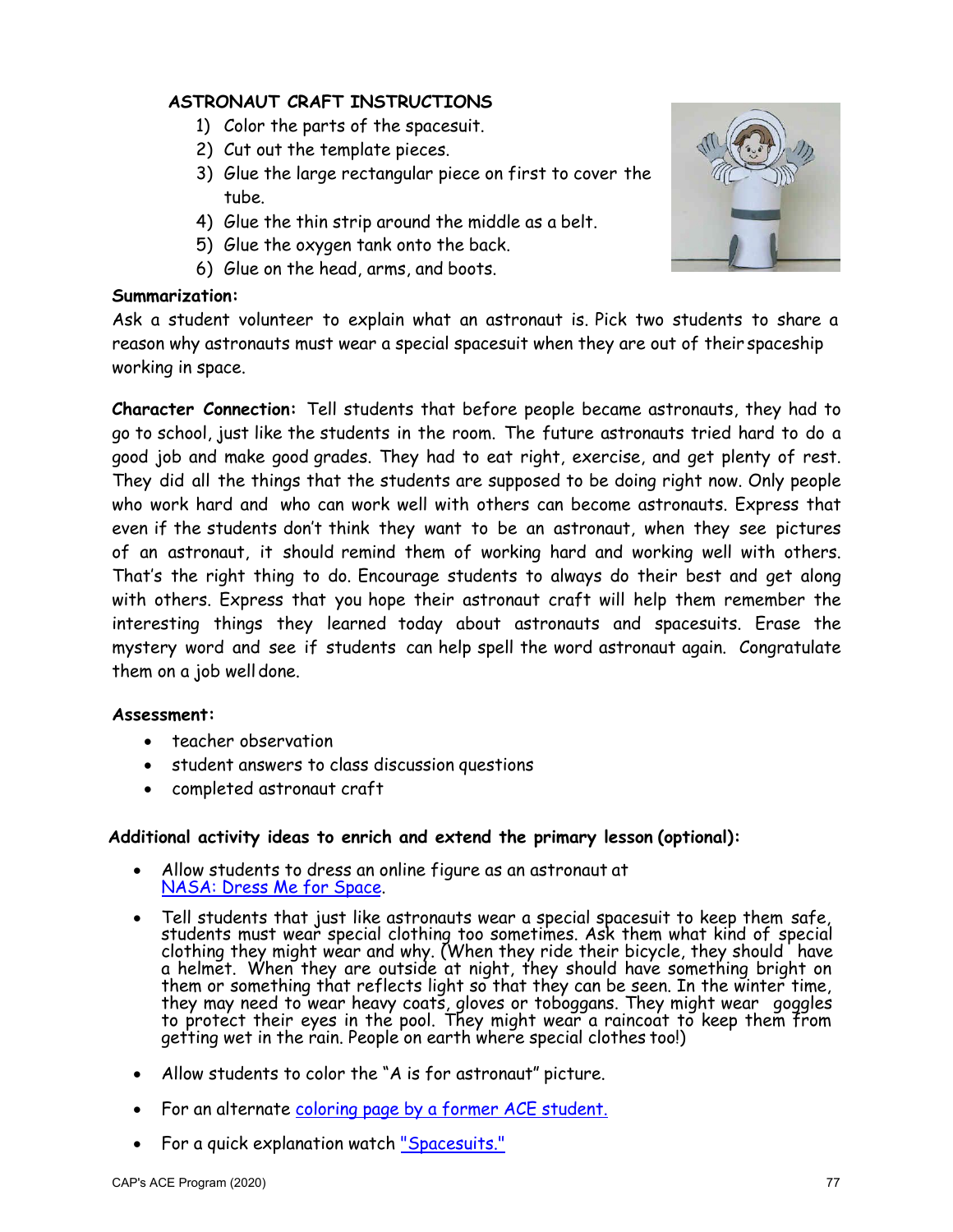

Spacesuit of astronaut working outside in space doing an extravehicular activity (EVA)



Spacesuit of an astronaut within the protection of space plane or International Space Station.

76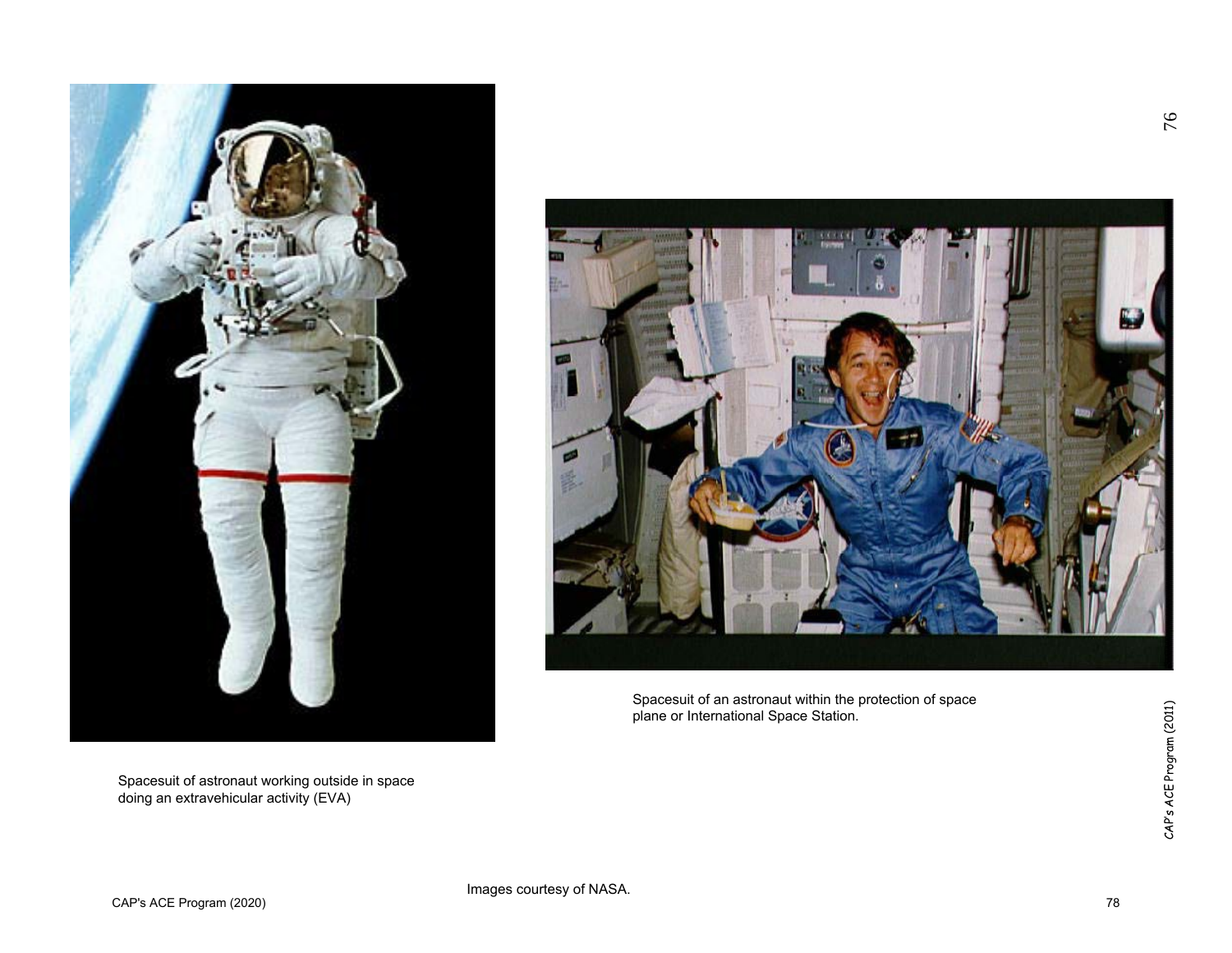

Template from DLTK's [Astronaut Toilet Paper Roll Craft](http://www.dltk-kids.com/crafts/space/mastronaut.htm)